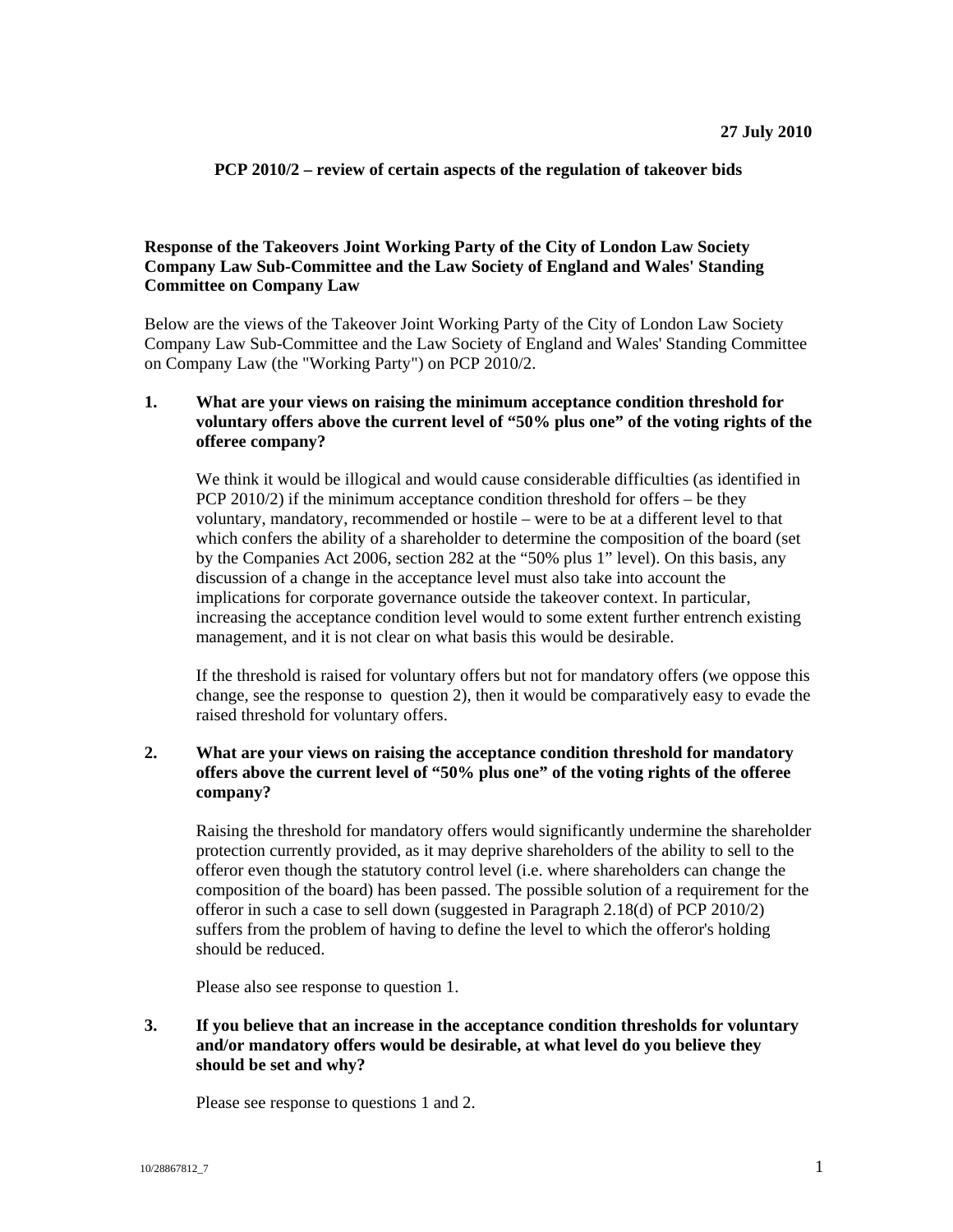#### **4. What are your views on the consequences of raising the acceptance condition thresholds?**

We agree that the Panel has identified the key areas for further consideration given the consequences of raising the acceptance condition (as set out in Paragraph 2.18 of PCP 2010/2).

Please also see response to question 1.

# **5. What are your views on the suggestion that shares acquired during the course of an offer period should be "disenfranchised"?**

We do not support the proposition that shares acquired during the course of an offer should be "disenfranchised". In principle, we do not support differential treatment of shares/shareholders, and such a move would go against the trend in the UK market over many years towards companies having a single class of fully fungible, freely transferable shares.

We believe that any attempt to disenfranchise shares acquired during the course of an offer would be very difficult to police, and may be relatively easy to circumvent through contractual arrangements.

Most members believe that the requirement under Article 3(1)(a) of the Takeovers Directive, that offeree company shareholders of the same class should be afforded "equivalent treatment", may not permit the Code Committee to amend Rule 10 and/or Rule 9.3 so as to provide that shares acquired during an offer period should not be counted towards the satisfaction of an acceptance condition of a contractual offer.

# **6. If you are in favour of "disenfranchisement", what are your views on how such a proposal should be implemented? In particular, what are your views on the various consequential issues identified in section 3 of the PCP?**

Please see response to question 5.

We agree that there would be a number of practical problems inherent in disenfranchising shares acquired during an offer period, as set out in Paragraph 3.13 of PCP 2010/2. Disenfranchising shares under offer would also have the effect of removing the possibility that an existing or new shareholder could (legitimately) build up a stake in order to prevent the offer from succeeding.

If disenfranchisement is to be pursued it will be necessary to consider how it would apply to schemes of arrangement.

# **7. What are your views on the suggestion that shares in a company should not qualify for voting rights until they have been held by a shareholder for a defined period of time and regardless of whether the company is in an offer period?**

We believe the arguments against qualifying periods set out in Paragraph 3.16 of PCP 2010/2 are compelling.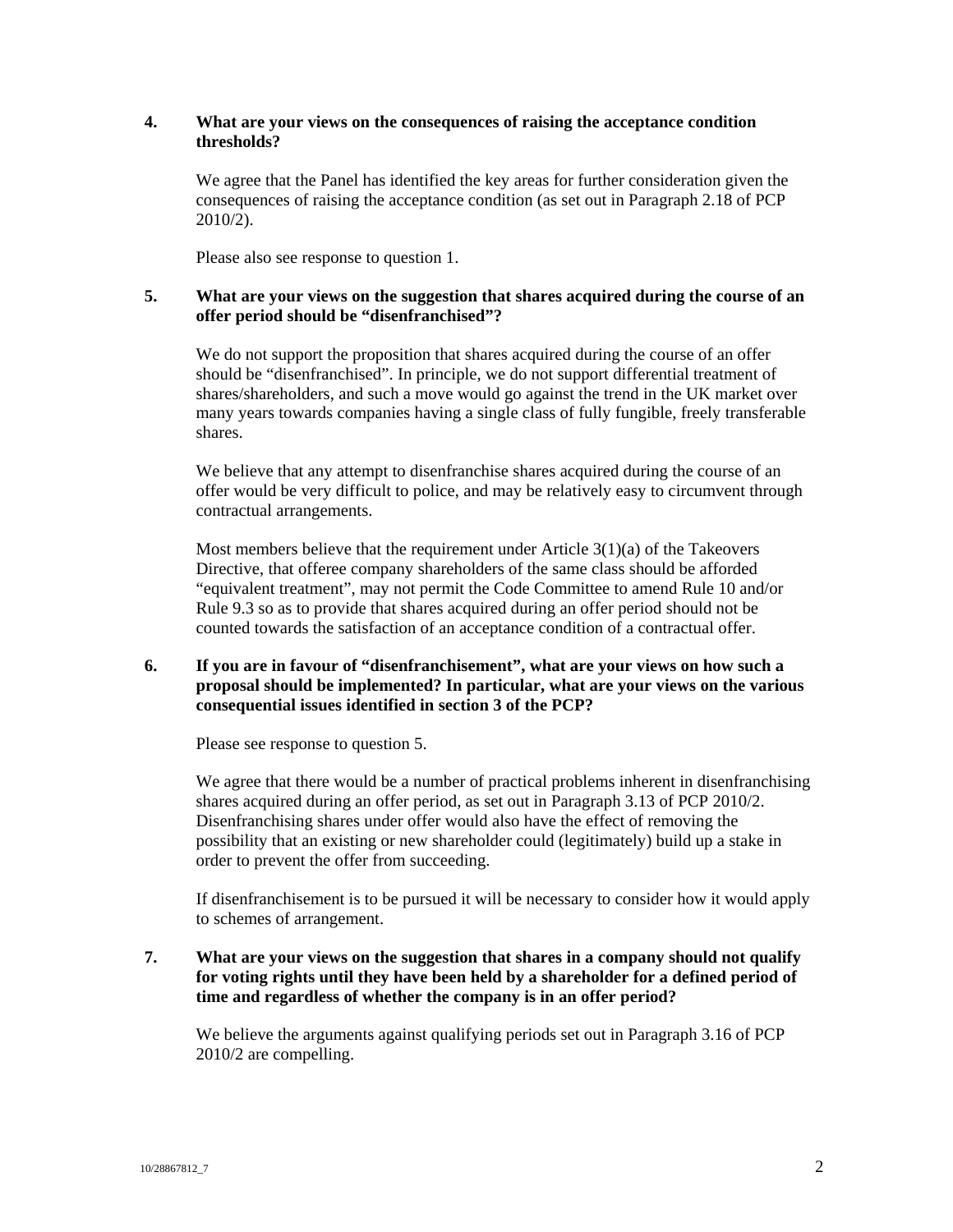#### **8. What are your views on the suggestion that the threshold trigger at which independent market participants become subject to the Code's disclosure regime, currently 1%, might be lowered to 0.5%?**

We believe this is an issue on which investors and companies are better placed to comment. However, we would agree that there is a risk that a "blizzard" of disclosure is created which in fact hinders market transparency.

We also recognise the proposal may have disproportionate effects on shareholders in smaller companies (leading, for example, to retail shareholders being required to make Rule 8 disclosures). We have considered whether this could be mitigated by having a different regime for smaller companies. However, a two-tier system raises the risk of confusion and also the problem of defining 'smaller company' for these purposes.

# **9. What are your views on the suggestion that there should be additional transparency in relation to offer acceptance decisions and of voting decisions in relation to schemes of arrangement? If you are in favour of this suggestion, please explain your reasons and how you think such additional transparency should be achieved?**

We agree that it is not the function of the Panel to regulate the relationship between institutional shareholders/nominees and underlying beneficial owners.

We doubt whether the additional cost and effort required to produce more frequent announcements of acceptance levels by the offeror would provide much useful information for the market and offeree company shareholders, not least because many acceptances will typically only be received towards a/the closing date (and often not until the end of the offer period). The same arguments could be made around disclosure of scheme voting decisions, where there is the added complication that such decisions may be changed up to the time of the meeting.

If more frequent announcements of acceptance levels are to be made, there would be some practical problems to be addressed about which acceptances could legitimately be announced by an offeror company before any offer is due to expire (or is revised or extended) and how such acceptances should be verified.

We note that if an offeree company wishes to establish who has accepted the offer at any point during an offer period, it may serve notice on those it believes to be its shareholders under section 793 of the Companies Act 2006 to obtain that information (although we acknowledge that this would not flush out all interests in its shares, for example certain contracts for differences).

## **10. What are your views on the suggestion that the application of the Code's disclosure regime to situations where the rights attaching to shares have been "split up" might be clarified?**

We agree that this is an area which the Panel should consider in more detail in due course. We also consider that such information may be useful for companies more generally and not just in offer situations (although we appreciate that this is not a matter for the Panel).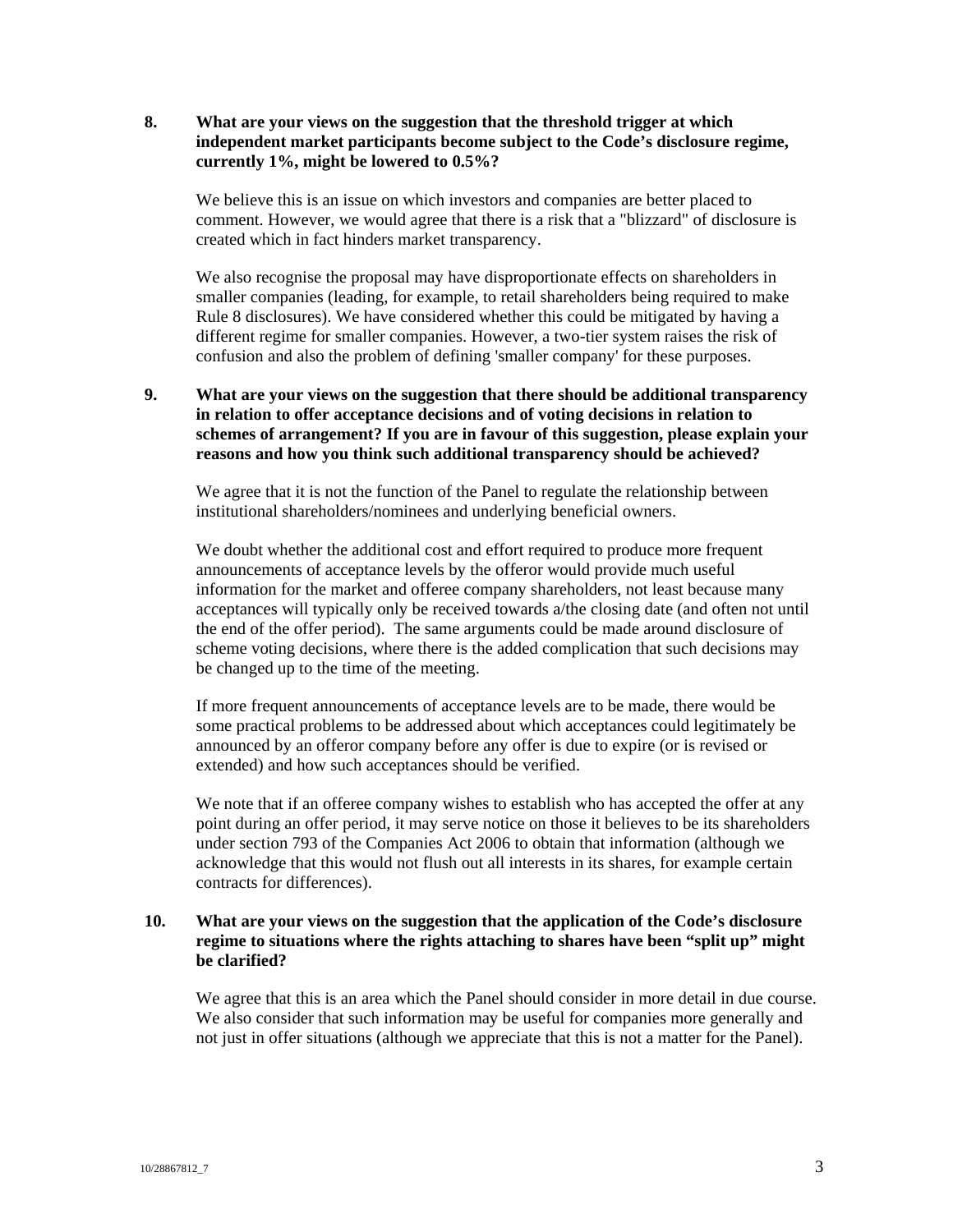- **11. What are your views on the suggestion that the same requirements as to the disclosure of financial information on an offeror, the financing of the offer, and information on quantified effects statements should apply regardless of whether:** 
	- **(a) the consideration being offered is cash or securities;**
	- **(b) the offer could result in minority shareholders remaining in the offeree company; or**
	- **(c) the offer is hostile or recommended, or whether a competitive situation has arisen?**

In our view, the Takeover Code requires sufficient disclosure of financial information on an offeror.

Most of our members agree that more information on the financing of an offer would likely be useful in all circumstances (i.e. even on a pure cash offer, it would be useful to other stakeholders, such as employees).

On a pure cash offer, additional information on quantified effects statements would only really be of use for offeror company shareholders, and the Code does not on the whole, seek to protect offeror company shareholders (see also the response to question 18 below).

#### **12. What are your views on:**

- **(a) disclosures made by offerors of their intentions in relation to the offeree companies under Rule 24.1; and**
- **(b) the views of the boards of offeree companies on offerors' intentions given under Rule 25.1?**

#### **If you consider that greater detail is required, how do you consider that this would be best achieved?**

In our view, Rules 24 and 25 already require offerors to disclose their intentions in relation to the offeree company and boards of offeree companies to set out their views on the offeror's intentions in sufficient detail. We are aware of concerns that practice is inconsistent as to the amount of detail that is given in offer announcements and documents.

We believe that further guidance could usefully be given by the Executive through a Practice Statement on Rules 24 and 25. In particular, the Practice Statement could give parties some guidance on the interaction of Rule 19 and Rules 24 and 25, and how Rules 24 and 25 should be satisfied in hostile or other situations where access to due diligence has been very limited. However, we doubt whether there will be any significant change in practice unless the constituency with most influence (offeree shareholders) makes it clear that it regards these disclosures as important.

# **13. What are your views on the matters to which the board of the offeree company should have regard in deciding whether or not to recommend acceptance of an offer?**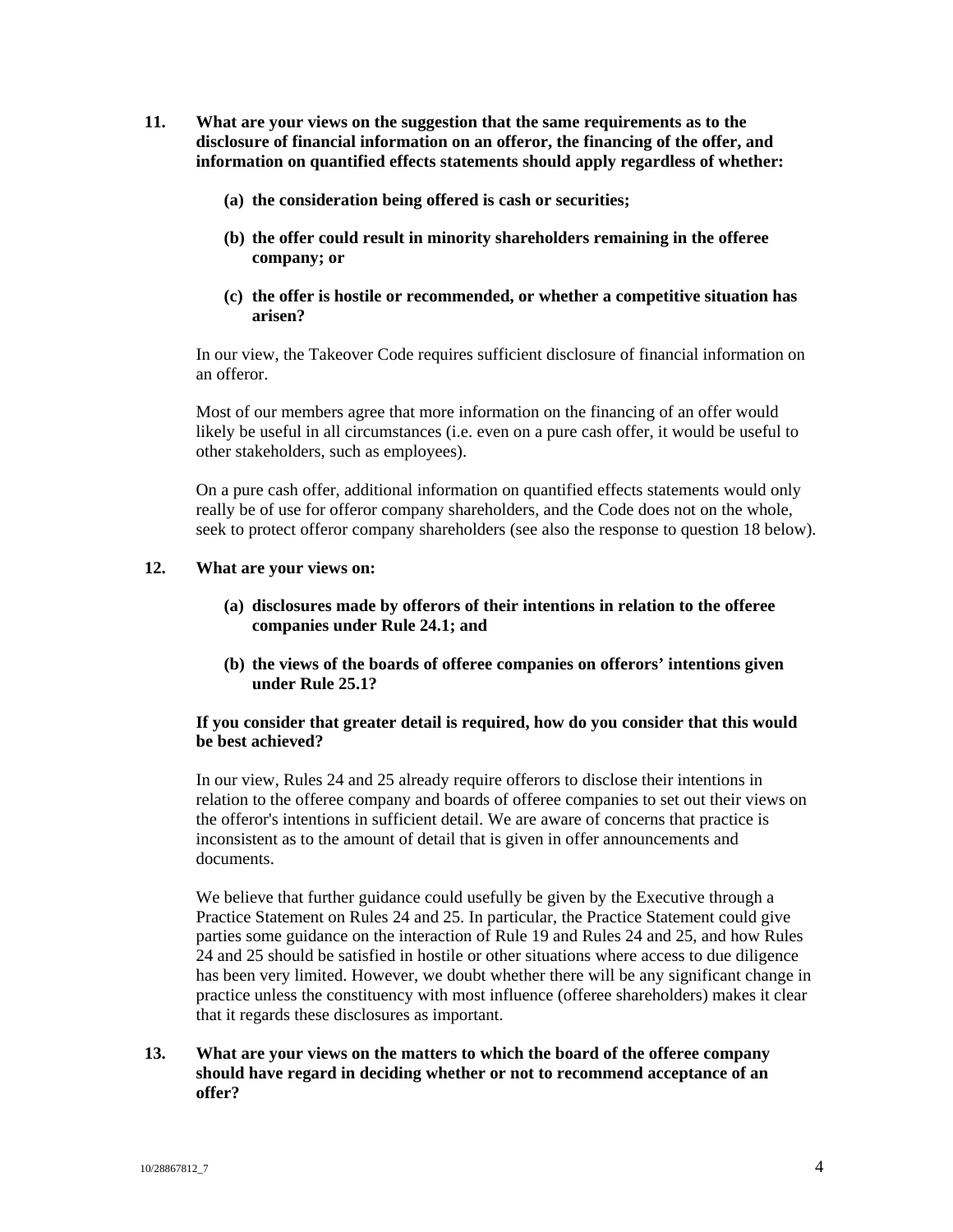The offeree directors' obligation under the Takeover Code is to express their opinion on the offer to shareholders. That gives rise to a duty (of honesty and diligence) owed to the shareholders, in contrast to the fiduciary duties (in particular, to promote the success of the company for the benefit of its members as a whole) that are owed to the company. The opinion on the offer that shareholders are perceived to be principally interested in is that of the relative value of the offer compared to the value of retaining an interest in the company. It has become practice (but not a Code rule requirement) for this opinion to be reduced to a simple (binary) recommendation to accept or not. However, Rule 25.1 already requires a more broad ranging opinion.

The directors' duty (owed to the company) to promote the success of the company for the benefit of its members as whole is not strictly relevant to the directors expressing their opinion on the offer, and directors may have difficulty when they consider that an offer is at a fair price but that the offer (or a transfer of control to the offeror) may damage the company and therefore that it is not in the interests of *the company* that the offer should succeed. Such a dilemma faced the Manchester United directors in relation to the offer for Manchester United PLC by the Glazer family in 2005. The Manchester United board attempted to reconcile these two duties in their announcement on 11 February 2005 regarding the possible offer. The announcement contained the following statements:

*"The Board believes that the nature and return requirements of this capital structure* [i.e. the capital structure of the bidding vehicle] *will put pressure on the business of Manchester United, particularly if Glazer's business plan was not met. The Board continues to believe that Glazer's business plan assumptions are aggressive and that the direct and indirect financial strain on the business could be damaging.* 

*Glazer's financing is supported by commitment letters and the proposed offer is at a level which if made, the Board is likely to regard as fair. The Board believes that the proposal may be deliverable and that a majority of shareholders would want the Board to permit its development. Against that background, the Board has concluded that it now must provide limited due diligence, following which Glazer will be able to determine whether it wishes to put an offer to shareholders.* 

*If the current proposal were to develop into an offer – and there can be no certainty that this will occur – the Board considers that it is unlikely to be able to recommend the offer as being in the best interests of Manchester United, notwithstanding the fairness of the price. However, it is ultimately for the shareholders to determine whether an offer will succeed*.*"* 

Some members would argue that it is unhelpful for unsophisticated shareholders if directors' recommendations are complex in this way. They would argue that shareholders are entitled to receive clear advice from directors as to what they should do in relation to the offer, and such advice must be given in the shareholders' interests only. The contrary view is that sometimes reality is complex and in a proper case directors would be failing in their duties if the complexities were not described so that shareholders could make their own decision.

Some of our members consider that amendments could be made, or a Practice Statement usefully issued, so as to make clear(er) that the Takeover Code does not place any limitations on the considerations to which the board of the offeree company may have regard, in deciding whether or not to recommend acceptance of an offer.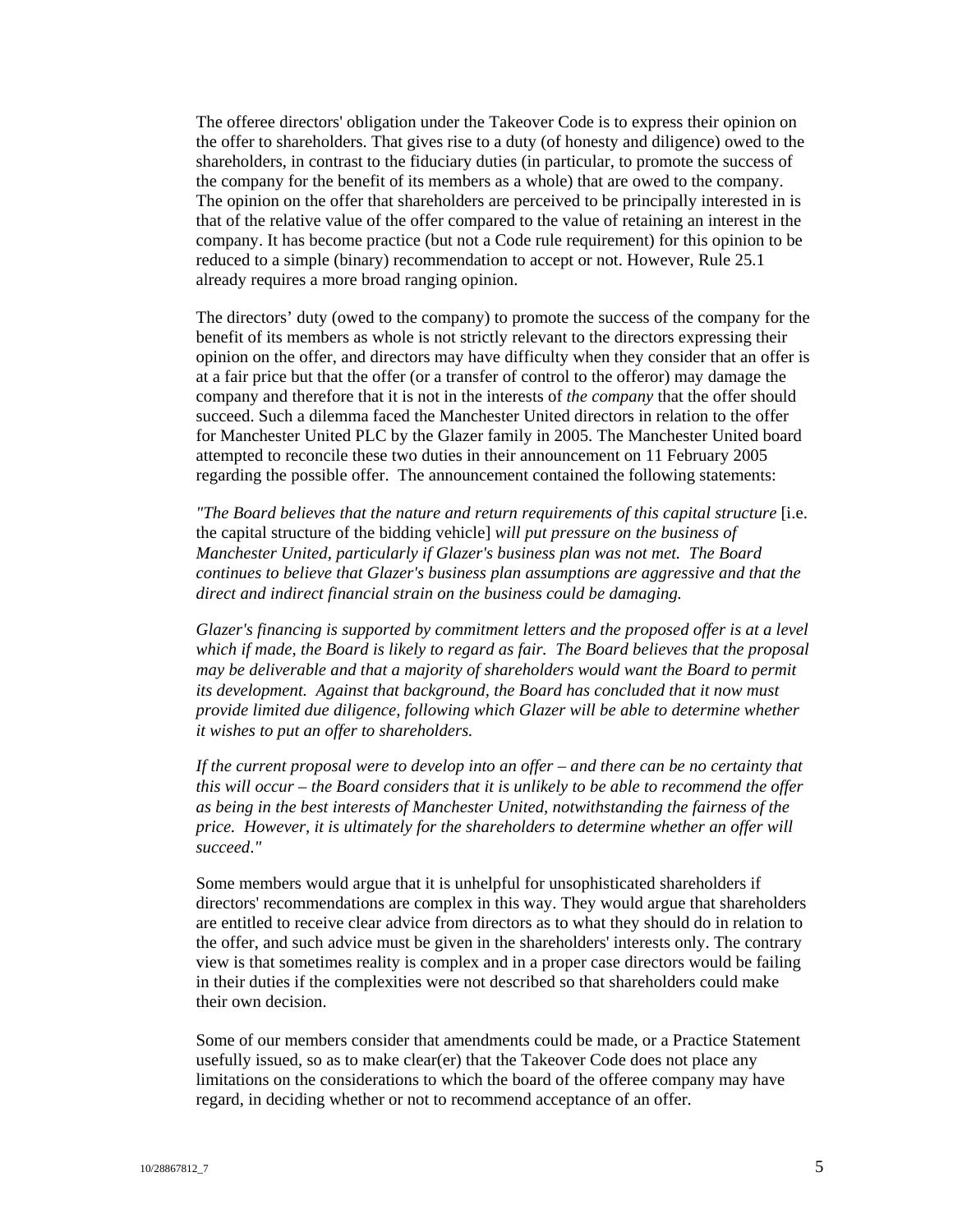**14. What are your views on the suggestion that there should be a requirement for independent advice on an offer to be given to offeree company shareholders separately from the advice required to be given to the board of the offeree company?** 

We do not support the proposal of separate independent advice for offeree company shareholders.

We agree that Rule 3 meets the objective of ensuring that independent advice is made available to the shareholders in an offeree company, the substance of the advice being made known to offeree company shareholders under Rule 3.1 and Rule 25.1(a). Some members believe that there are good arguments for the proposition that Rule 3 advisers are potentially liable to offeree shareholders for that advice, although that has not been tested before a court. We do not suggest that this issue needs to be clarified and it is not a question for the Code Committee.

We agree that a "fairness opinion" would not add to the advice given by the Rule 3 adviser but may add further costs to the offeree company's advisory bill and lead to extensive additional disclosure by advisers to reduce the risk of them incurring liability in respect of such advice.

# **15. What are your views on the suggestion that the board of any offeree company should be restricted from entering into fee arrangements with advisers which are dependent on the successful completion of the offer?**

We do not support the proposal that success fees should be prohibited. Part of the role of the adviser is to negotiate the value of the offer, and a success fee which incentivises this is an established and valuable protection for shareholders. We agree that these are legitimate commercial arrangements which offeree companies should be entitled to enter into.

However, we do not support the concept of a fee tied to the failure of the offer, as this could easily work to the disadvantage of shareholders.

#### **16. What are your views on the suggestion that the fees incurred in relation to an offer should be required to be publicly disclosed?**

In our view, if fees are considered to be material in the context of an offer, Rule 25.6 requires the contracts under which they are payable to be disclosed in the offer document and be put on display, as any other material contract.

We think both arguments against disclosure of fees set out in Paragraph 6.19 of PCP 2010/2 are forceful and outweigh the perceived benefits set out in Paragraph 6.18 of PCP 2010/2.

#### **17. If you are in favour of the disclosure of fees, how do you think that any provision should operate? For example:**

**(a) to which fees (and other costs) should any provision apply and on what basis?**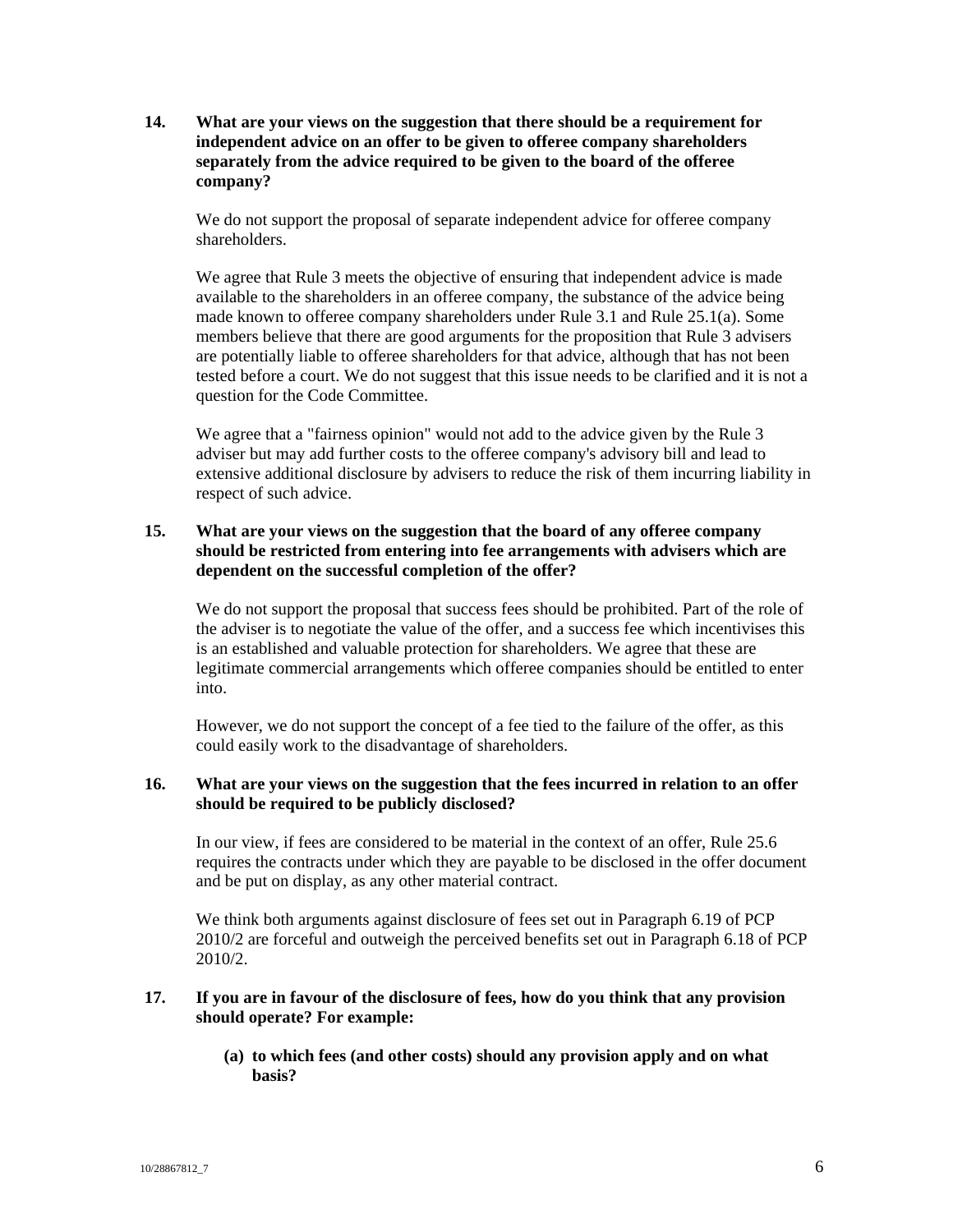#### **(b) at what point(s) of the transaction should any disclosure be made?**

As stated above, we are not in favour of the introduction of any new requirement relating to the disclosure of advisory fees.

However, if it is decided that some further form of disclosure requirement should be introduced, consideration could be given to introducing a requirement similar to that contained in the FSA's Prospectus Rules, PR App 3 Annex III 8.1. Broadly this requires that an estimate of the company's expenses in connection with the transaction/issue of shares is disclosed in the prospectus. This is already an indirect way of disclosing advisers' fees (as it is done in the aggregate) for an offeror in respect of a share exchange offer involving the issue of a prospectus and something similar could be extended to all offers if thought desirable. This would address some of the transparency concerns whilst not disclosing sensitive information.

## **18. What are your views on the suggestion that shareholders in offeror companies should be afforded similar protections to those afforded by the Code to offeree company shareholders?**

We do not support the proposal that offeror company shareholders be afforded any further protections under the Takeover Code. We do not consider that the Code Committee has jurisdiction to afford additional protections to offeror shareholders.

In our view, the FSA's Listing Rules provide adequate protection for the shareholders of offeror companies which have a Premium Listing of equity shares. We agree that it is entirely inappropriate (and impractical) for UK takeover law and regulation to seek to afford protections extraterritorially to the offeror's shareholders (who would not otherwise be protected by UK law or regulation), simply because the company in question was making a takeover bid for a company to which the Takeover Code applied. Any such requirement could also reduce the certainty of delivery of an offer, to the detriment of offeree company shareholders. If, for example, after a Rule 2.5 announcement of an offer in respect of which the Takeover Code required offeror shareholder approval, market conditions changed to the detriment of an offeror, the offeror directors would presumably advise offeror shareholders to vote against the necessary resolution, with the result that the offer would fail, although the offeror might not be able to lapse its offer for any other reason.

#### **19. If you consider that offeror company shareholders should be afforded protections:**

- **(a) to which offeror companies should such protections apply and in what circumstances?**
- **(b) what form should such protections take?**
- **(c) by whom should such protections be afforded (for example, the Panel, the FSA, the Government or another regulatory body)?**

Please see response to question 18.

## **20. What are your views on the suggested amendments to the "put up or shut up" regime? In particular:**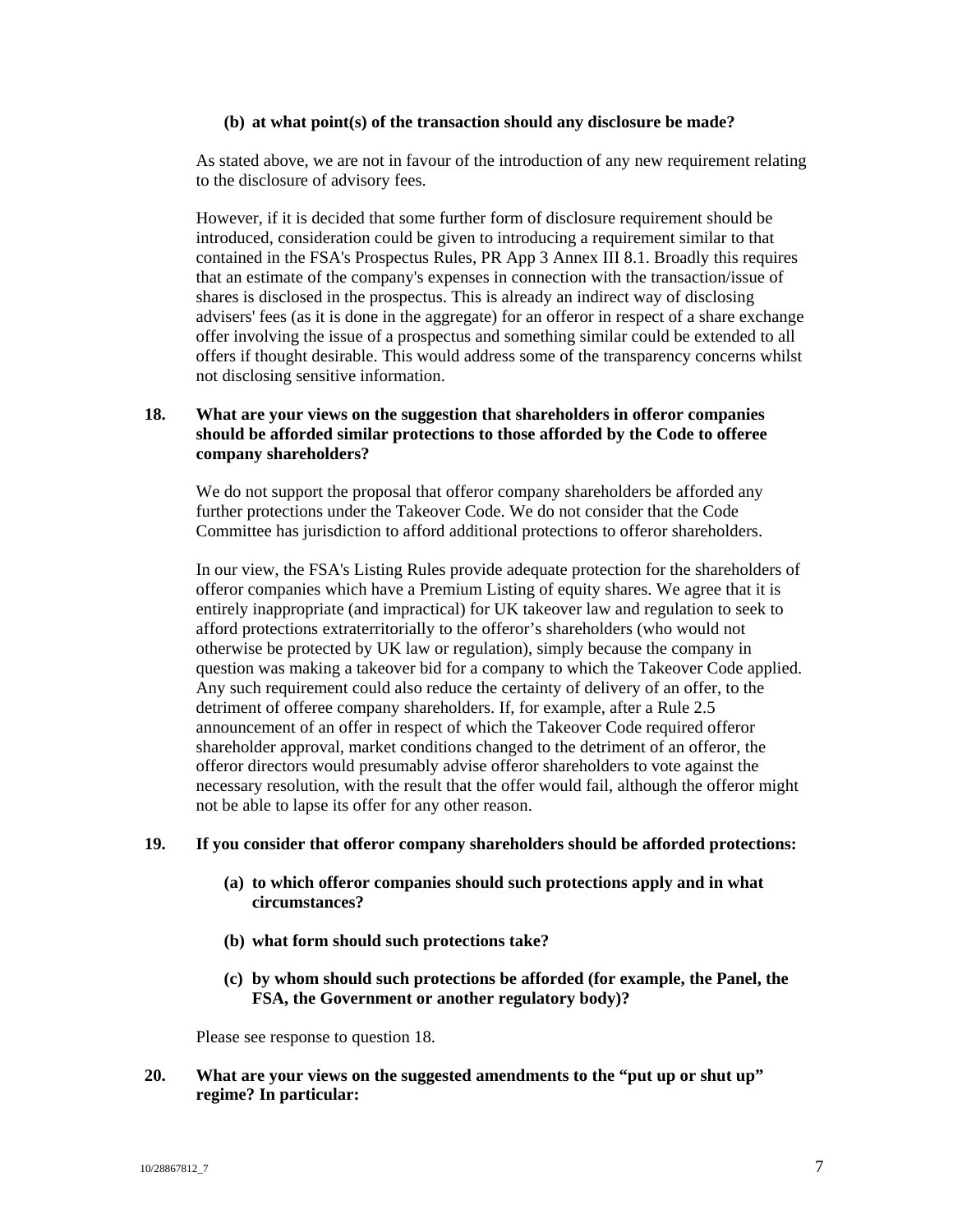- **(a) what are your views on the suggestions that "put up or shut up" deadlines might be standardised, applied automatically and/or shortened?**
- **(b) what are your views on the suggestion that a "private" "put up or shut up" regime might be introduced?**

We do not support the proposal that "put up or shut up" deadlines should be standardised, applied automatically or generally shortened (but see below). In our experience the Panel's approach to PUSUs is quick and sensible, and the Panel should retain an element of flexibility. Obtaining a PUSU is purely within the offeree company's control as it may identify the offeror publicly and request a PUSU at any time. We believe that in general the 6-8 week deadline commonly granted by the Panel is often an appropriate length of time, given that offerors may have financing arrangements to finalise and/or regulatory filings to make. However, we believe the Panel needs (and should utilise when appropriate) flexibility to select a different deadline depending on the circumstances. We can see the arguments for a shorter deadline where an offeror has voluntarily announced its interest. We accept that it may be difficult to determine when such an announcement was truly voluntary or due to an involuntary leak, but a tougher approach on voluntary leaks would go along way to deal with the concerns expressed about an offeree being placed under an extended siege.

We can see some advantages to private PUSUs in certain circumstances, for the reasons set out in Paragraph 8.21 of PCP 2010/2.

## **21. What are your views on possible offer announcements that include the possible terms on which an offer might be made and/or that include pre-conditions to the making of an offer?**

We do not think there is a real risk of shareholders mistaking possible offer announcements for formal offer announcements.

We can see the argument that possible offer announcements prolong the period for which an offeree company is under siege but it is always open to the offeree company to request a PUSU.

We do not think it would be practical to seek to prevent disclosure of terms or preconditions, principally because the risk of a leak is too great. The regime brought in with the Code changes in April 2005 has, we think, been successful in imposing sensible discipline on offerors in relation to their possible offer announcements.

# **22. What are your views on the deadline for the publication of the offer document and the suggestion that the current 28 day period between the announcement of a firm intention to make an offer and the publication of the offer document might be reduced?**

We do not support the proposal that the 28 day period for publishing the offer document after an announcement of a firm intention to make an offer should be reduced. We do not consider that offerors deliberately extend this period in order to extend the offer timetable. On the contrary, it is very much in the offeror's interests to compress this timetable as much as possible in order to reduce the time for the offeree board to organise its defences or for competing offerors to enter the fray.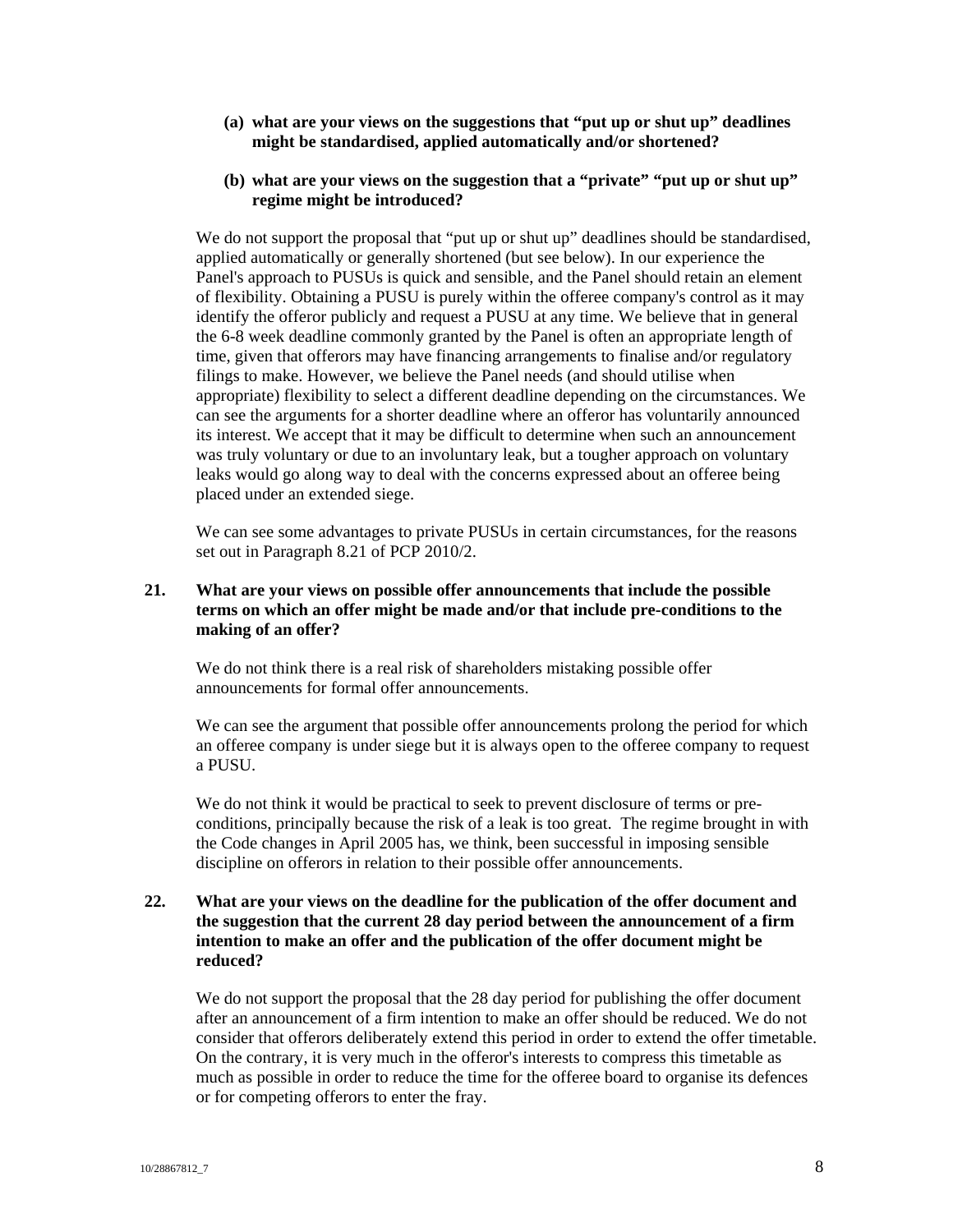As the professionals largely responsible for the production of the offer document, we are very conscious of the often considerable pressure to produce it as quickly as possible. We agree that there are a number of situations where an offeror would be genuinely unable to produce an offer document within a shorter period of time following the announcement of its firm intention to make an offer, including where approval of a prospectus is required, where the structure of the offer is complex, where the document will be sent into a large number of overseas jurisdictions, or where there are other difficult legal or regulatory issues to address (for example SEC filings).

If it were decided to shorten the 28 day period, the Panel may often be asked to exercise its discretion to extend the period for the reasons set out above. Any shortening of the period could be used tactically by the offeree company board to distract the offeror team from the overall takeover process. Each offeror will want to be certain how long it will have to post its offer document before it makes the announcement of a firm intention to make an offer which will mean the Panel would have to look at every possible offer on its facts. Alternatively, offerors will delay making the announcement of a firm intention to make an offer where possible to allow the drafting of offer documents to be further advanced.

Although we do not support the proposal to shorten the 28 day period, an alternative to an "automatic" shortening of the period (if considered desirable) could be a system similar to that for PUSUs, i.e. an offeree board could apply to the Panel to shorten the 28 day period and an offeror would need to demonstrate to the Panel why it needed the full 28 days to prepare its offer document.

#### **23. What are your views on the suggestion that the Panel should have the ability unilaterally to foreshorten the timetable for subsequent competing offers?**

We do not support the proposal that the Panel should have the ability unilaterally to foreshorten the 60 day offer timetable for second and subsequent competing offers. This is for similar reasons to those set out in the response to question  $22$  – there are a number of situations where a competing offeror would be genuinely unable to meet shorter deadlines, including in particular where the document will be sent into a large number of overseas jurisdictions, or where there are other difficult legal or regulatory issues to address (for example SEC filings). Shortening the timetable could also put too much pressure on offeree company shareholders to decide between different offers quickly.

If the Panel was given the power to shorten the timetable for a competing offer, we assume it would consult fully on the factors it would take into account in deciding whether or not to exercise such power to ensure that offeree shareholders were not deprived of a competing/potentially better offer by undue restraints placed on a competing offeror.

#### **24. What are your views on the Panel's approach to inducement fees? In particular:**

- **(a) do you consider that inducement fees should be prohibited?**
- **(b) if you consider that inducement fees should continue to be permitted:** 
	- **(i) do you regard the de minimis nature of inducement fees (and the Panel's approach to what is de minimis) as a sufficient safeguard?**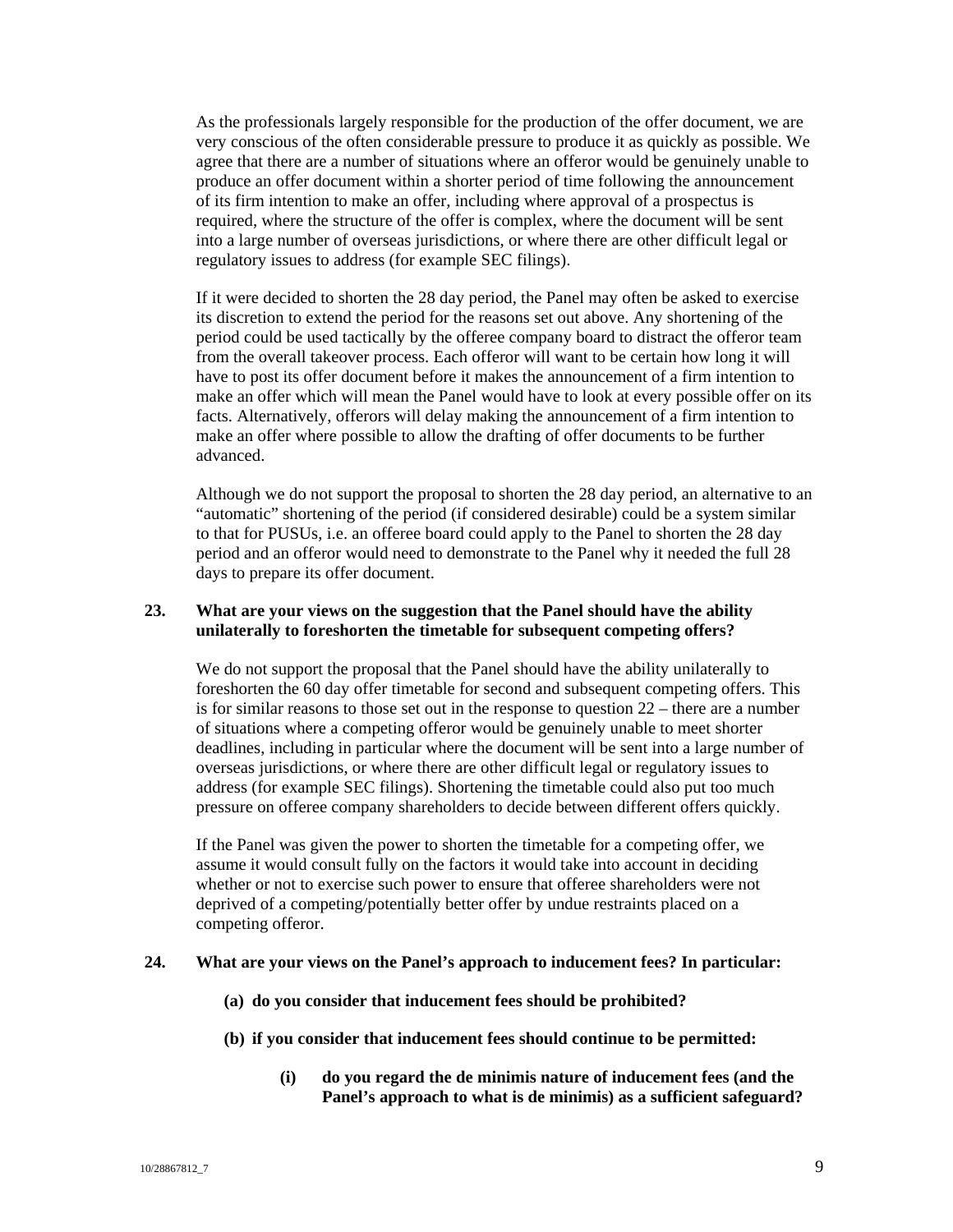- **(j) do you consider that any further restrictions should be imposed on inducement fees by the Panel (for example, in relation to the timing of payment or the triggers for payment)?**
- **(k) what are your views on the suggestion that the Panel should cease to require confirmations from the offeree company board and its financial adviser that they each believe the inducement fee to be in the best interests of shareholders?**

Most of our members would not support a proposal that inducement fees at the current levels be prohibited. We agree that in many circumstances the offeror would not be prepared to make an offer without such a fee and so they facilitate shareholders receiving an offer. Inducement fees are not, in our experience, prohibited in other jurisdictions.

In our view, it has become more common for offeree boards to agree to an inducement fee. We agree that it is the triggers for payments of inducement fees that are of key importance. We believe that well-advised offeree company boards should, and do, generally resist inducement fees which would become payable other than when an alternative offer is successful. However, it may be that offeree company boards would benefit from more guidance in this area and that the Panel could usefully issue a Practice Statement which may assist offeree company boards in negotiations (for example, stating that the Panel would expect an offeree board to justify in great detail why it has agreed to an inducement fee which may become payable in circumstances other than where a competing offer is successful).

Most of our members regard the de minimis nature of inducement fees as sufficient protection. Some of our members would prefer to see inducement fees capped as the amount of costs reasonably incurred by the offeror (subject to an overall cap). (We acknowledge that there is a risk that such a limitation would bring the fees within the prohibition on financial assistance by way of indemnity and so if the provisions on inducement fees are to be amended, the financial assistance provisions would need to be amended to reflect this).

Most of our members also consider that the current prohibitions on financial assistance contained in the Companies Act 2006 continue sufficiently to restrict inducement fees to a de minimis level (although, as stated above, this may need to be considered further if the proposal to limit fees to costs incurred is to be pursued).

We agree that inducement fees of up to 1% have not in fact deterred competing offerors.

Some of our members consider that confirmation from the financial adviser to the Panel that an inducement fee is in the best interests of shareholders is a useful discipline to ensure that an agreement to pay an inducement fee receives the attention it deserves, whilst others consider that they have become too formulaic.

## **25. What approach should the Panel take to deal protection measures? In particular, do you consider that any specific deal protection measures should be either prohibited or otherwise restricted? Please explain the reasons for your views.**

Some members are of the view that, by the same token, full deal protection packages have become considered by some advisers to be standard market practice on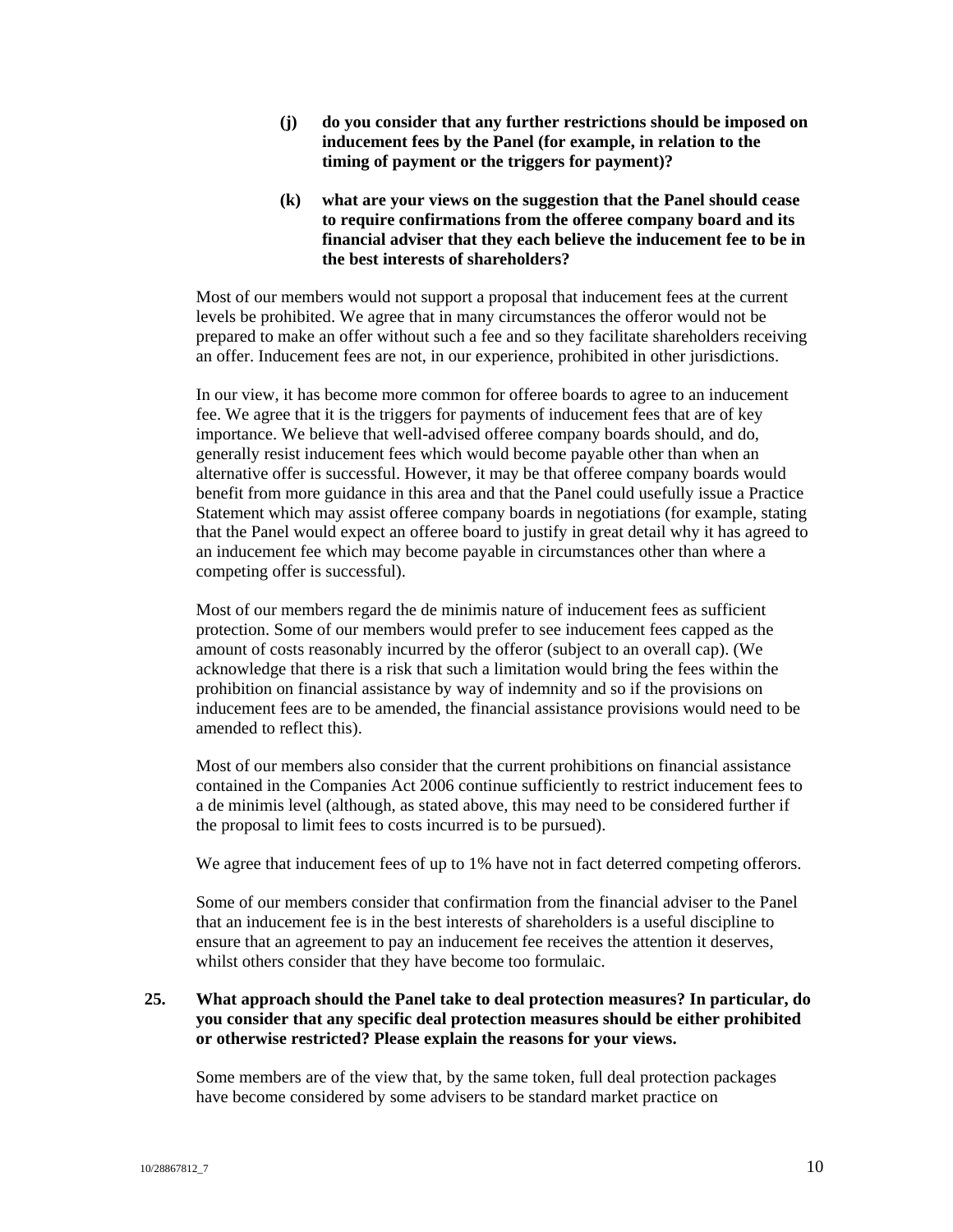recommended offers and that this advice drives some offeree boards to agree unreasonable measures in certain circumstances.

In general we do not think the Panel should place restrictions on the terms that may be agreed between the offeror and offeree company unless it can be demonstrated that such restrictions are required to protect offeree company shareholders. Therefore most of our members do not support the proposal that deal protections measures should be restricted. Those that do consider some deal protection measures should be restricted are not agreed on which should be restricted.

We believe that well-advised offeree company boards should, and do, generally resist more onerous deal protection measures. In the event that the Panel is minded to issue a Practice Statement as suggested above in the response to question 24, it could consider including some guidance which effectively requires offeree boards to justify in detail any deal protection measures agreed. (See, for example, the statement, GN7, issued by the Australian Takeover Panel:

[http://www.takeovers.gov.au/content/DisplayDoc.aspx?doc=guidance\\_notes/current/007.](http://www.takeovers.gov.au/content/DisplayDoc.aspx?doc=guidance_notes/current/007.htm&pageID=&Year) [htm&pageID=&Year=](http://www.takeovers.gov.au/content/DisplayDoc.aspx?doc=guidance_notes/current/007.htm&pageID=&Year)).

#### **26. What are your views on the suggestion that implementation agreements and other agreements containing deal protection measures should be required to be put on display earlier than at present?**

We support the proposal that implementation agreements and other agreements containing deal protection measures should be required to be put on display earlier than at present, perhaps as soon as the offer is announced. This would ensure any potential competing offeror had as much information as quickly as possible in order to enable it to assess the scope for making a competing offer.

## **27. What are your views on "fiduciary outs" in the context of inducement fee arrangements?**

We do not consider that "fiduciary outs" are implied into inducement fee and other deal protection arrangements – if the company contractually commits itself to take a certain course of action and then the directors do something different to meet their fiduciary duties, the company will be in breach of the agreement and can be sued as a result (assuming the offeror can prove loss etc.). Directors will, however, bear this in mind when agreeing to such terms, as they will not be excused from breach of duty by such a contract.

Even where "fiduciary outs" are expressly included in an inducement fee or other deal protection arrangement, we do not consider that these can be relied on as providing a solution for problems faced by offeree boards for the reasons set out in Paragraphs 9.21 and 9.22 of PCP 2010/2.

# **28. What are your views on the ability of deal protection measures to frustrate a possible competing offer and on whether linking deal protection measures to the payment of an inducement fee may cure any such potential frustration?**

Most of our members do not consider that deal protection measures have in fact deterred competing offerors but all acknowledge that this is inherently difficult to assess. We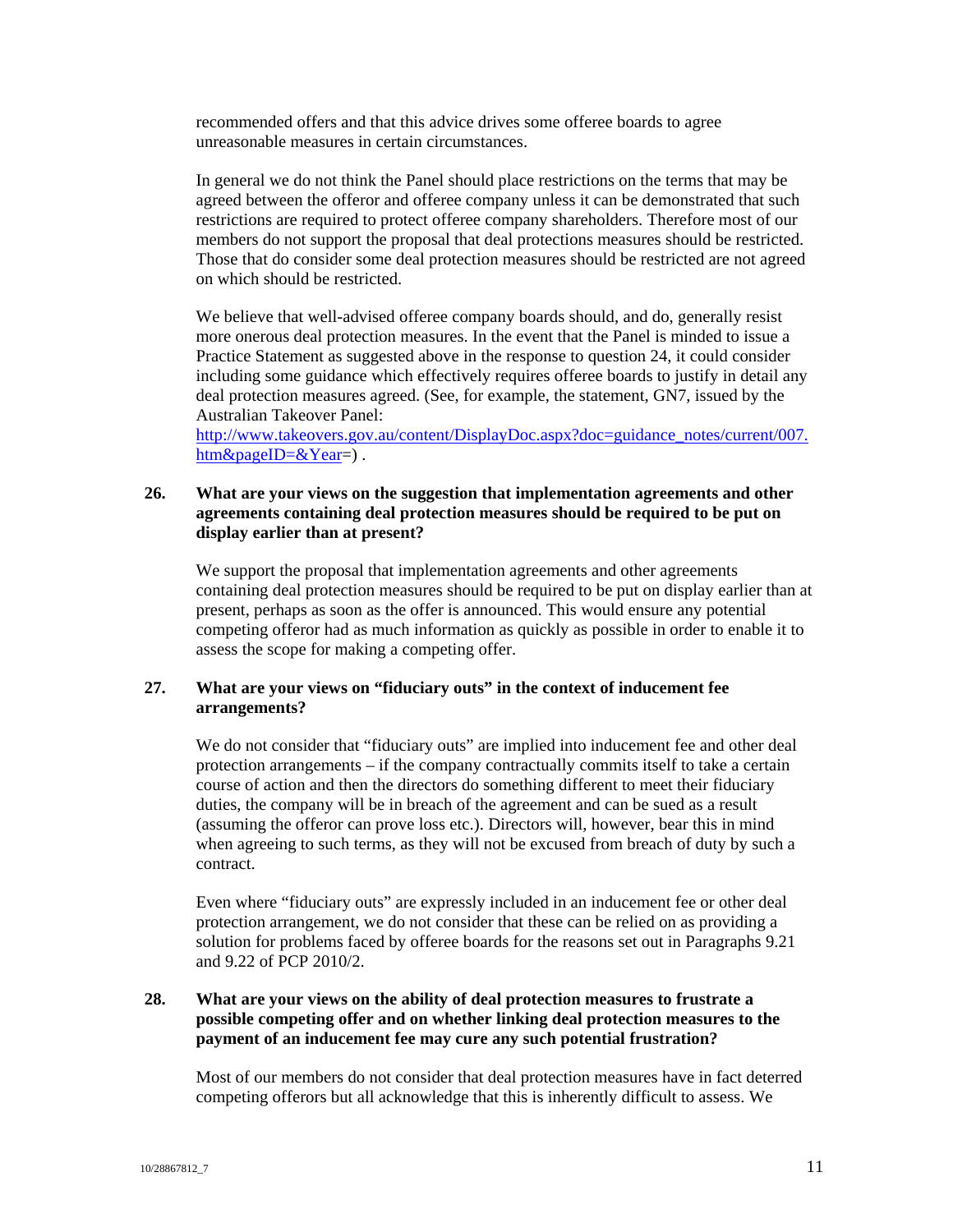believe that well-advised offeree company boards should, and do, generally resist inappropriately onerous deal protection measures.

However, some of our members are of the view that, to the extent deal protection measures do make it more likely that a particular offer will succeed, they are contrary to shareholders' interests as they have the effect of making it harder for shareholders to benefit from a competing offer.

In any event, those of our members who are concerned that deal protection measures can deter competing offerors do not think this can be rectified by limiting the consequences of breach/termination of the implementation agreement to the payment of an inducement fee.

## **29. What are your views on the suggestion that provisions similar to those previously set out in the Rules Governing Substantial Acquisitions of Shares should be reintroduced?**

We did not support the abolition of the SARs in 2006. We attach a copy of our submission of 24 January 2006 to this effect. We would therefore be supportive of the reintroduction of provisions similar to the SARs and extending them to cover interests in shares and cash-settled derivatives.

However, if the objective of re-introducing the rules is to deter 'long term' shareholders from selling their interests during an offer period (which we do not agree is necessary or desirable in principle), we do not believe that such a change would have that effect.

# **Other issues that some of the working party would like the Panel and others to consider in the context of this debate**

*We set out below various other issues that some members think should also be considered if there is to be a full debate about the suitability of the current UK structure. We are not advocating these changes be made but some members think they deserve serious consideration and may provide a better solution (if a solution is needed) than some of the other suggestions considered in PCP 2010/2.*

#### *Minority shareholder protections*

One possible alternative approach could be, rather than raising further impediments to takeovers, to make it easier for shareholders to remain as minority holders after a contractual offer has succeeded. We accept that this is not a matter solely for the Panel but also for Government and other regulators. At present, once an offeror has acquired more than 50%, it can be reasonably confident that other shareholders will also accept to avoid remaining as a minority.

As an alternative, key elements required to provide protection for minorities would need to remain at least in some circumstances:

o de-listing of shares could be made harder, so that shares would remain listed until for example an offeror had acquired a set level, say 75% of the offeree company's voting